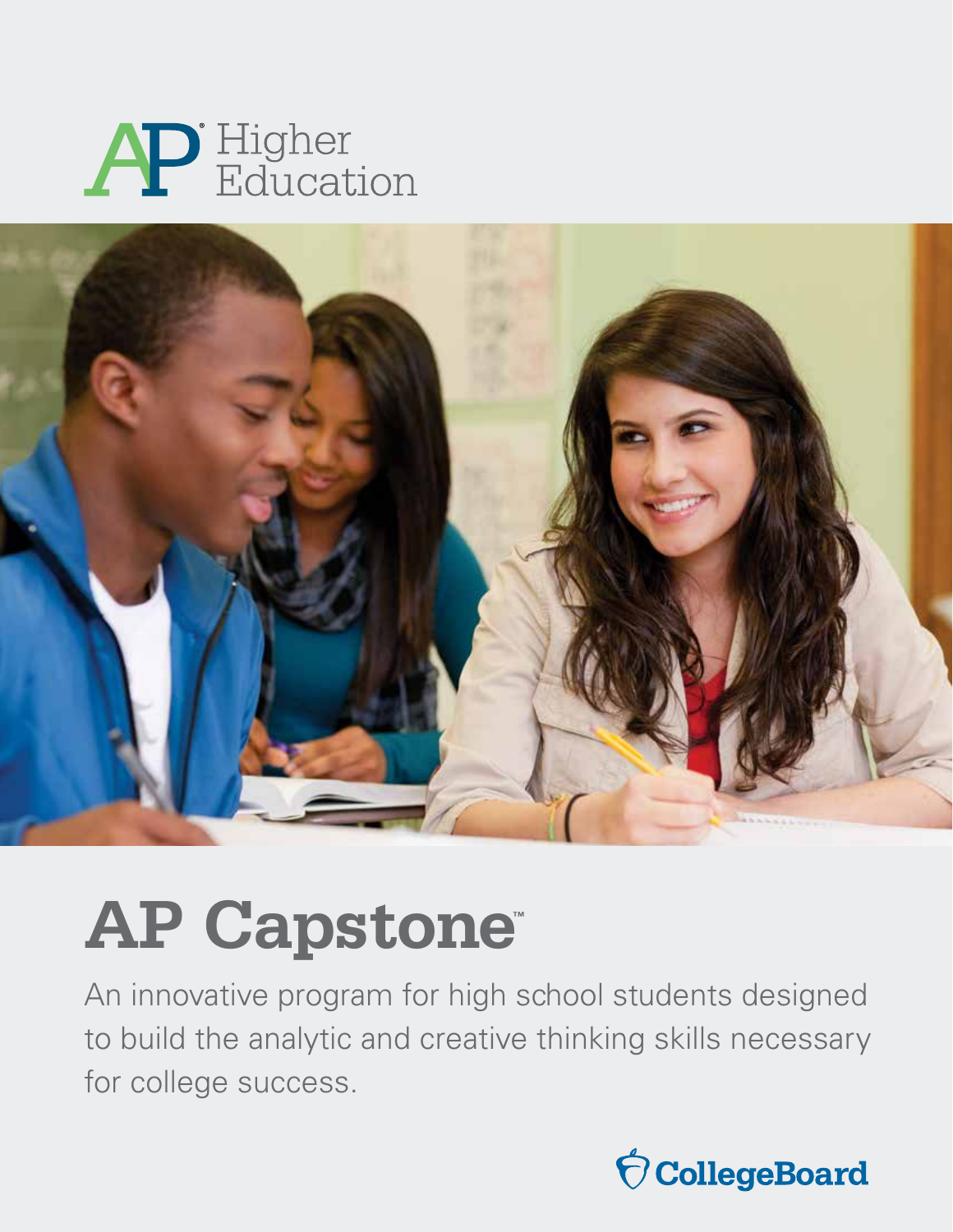# **AP Capstone™ Overview**

AP Capstone™ is a new program from the College Board that helps students develop the independent research, collaborative teamwork, and communication skills valued by colleges and universities.

The program is built on the foundation of two new AP® courses — **AP Seminar** and **AP Research** and is designed to complement and enhance the in-depth, discipline-specific study experienced in other AP courses.

In AP Seminar, students investigate real-world issues from multiple perspectives, gathering and analyzing information from various sources in order to develop valid evidence-based arguments. In AP Research, students cultivate the skills and discipline necessary to conduct independent research and to produce and defend a scholarly academic thesis.

### **The AP Capstone**™ **program offers students the opportunity to:**

- engage with rigorous college-level curricula focused on the skills necessary for successful college completion;
- synthesize information and apply skills in new situations and cross-curricular contexts;
- collect and analyze information with accuracy and precision;
- • craft, communicate, and defend evidence-based arguments; and
- practice disciplined and scholarly research skills while exploring topics that appeal to their interests and curiosity.

### **AP Capstone Students Will**

## 1

**Develop a critical, questioning approach to information** 

## 2

**Investigate issues from multiple, interdisciplinary perspectives** 

## 3

**Craft, communicate, and defend evidencebased arguments**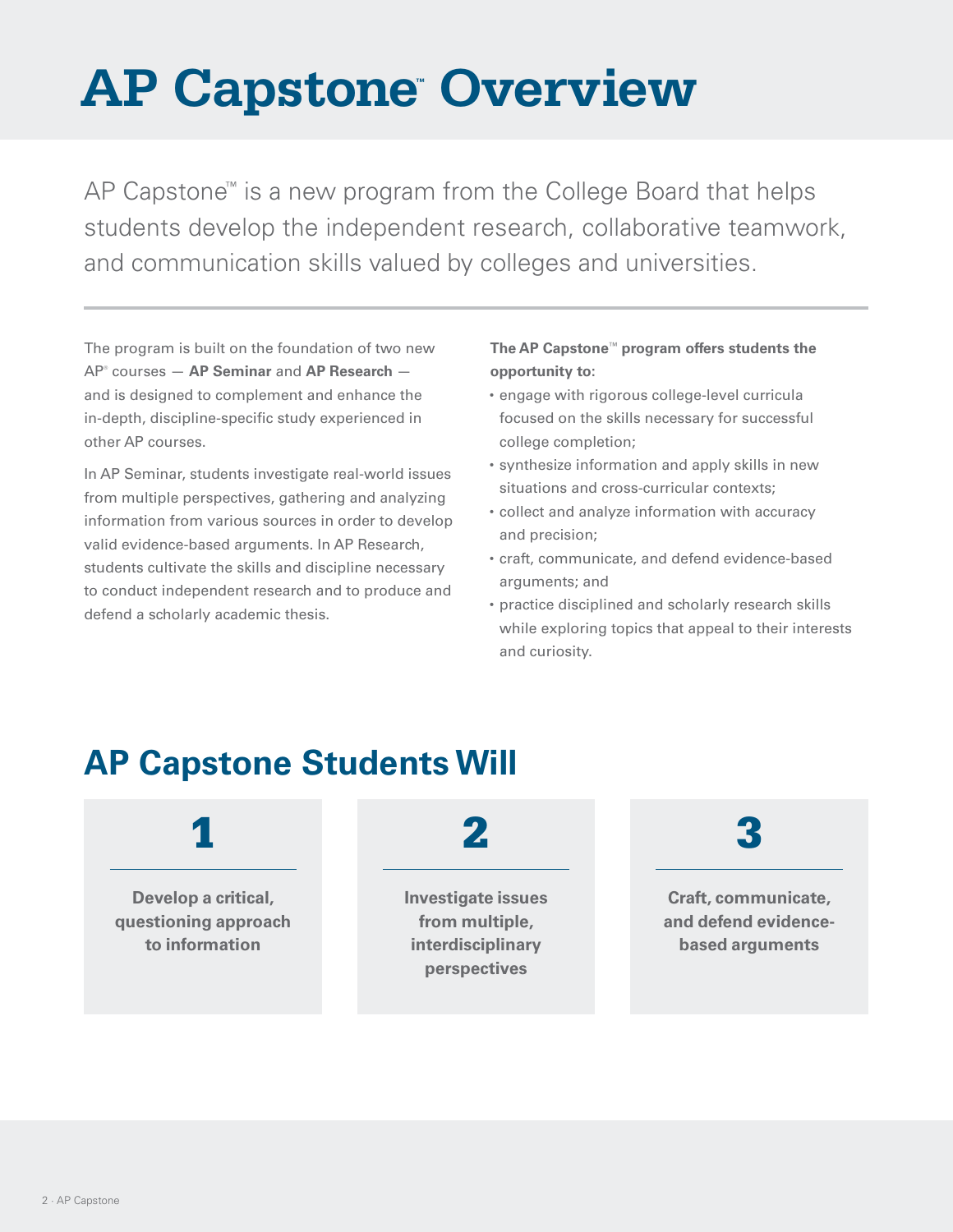

AP Capstone is built on the foundation of a new, two-course high school sequence — AP Seminar and AP Research.

### **Structure of the AP Capstone Program**

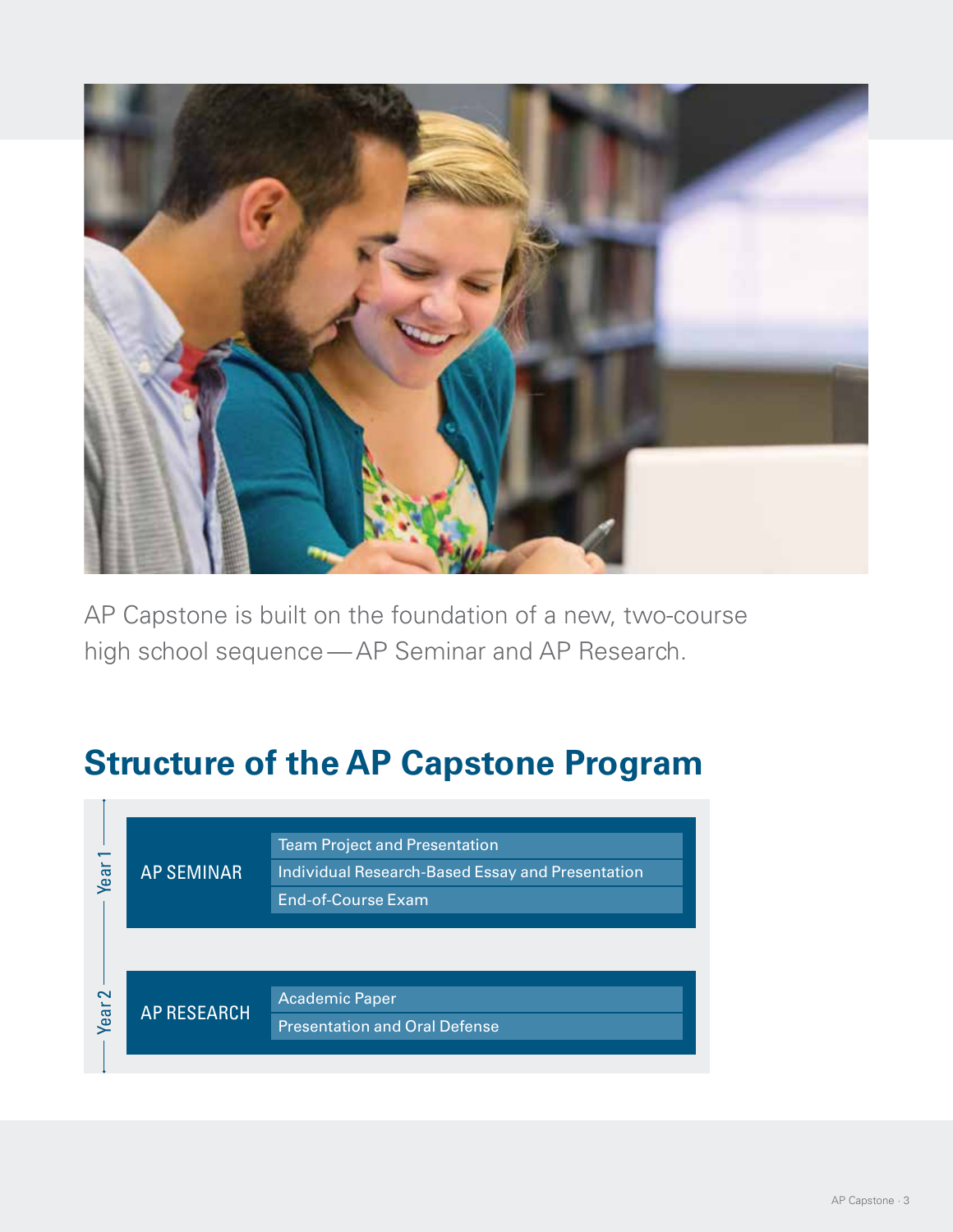## **Course and Assessment Overview**

### **AP Seminar**

AP Seminar engages students in a cross-curricular exploration of academic and real-world topics. The course aims to equip students with the skills to analyze and evaluate information with accuracy and precision in order to craft and communicate evidencebased arguments.

Using an inquiry framework, students are encouraged to consider multiple points of view in reading and analyzing articles; research studies; foundational, literary, and philosophical texts; speeches, broadcasts, and personal accounts; and artistic works and performances. Students will:

- Investigate topics from multiple perspectives
- • Gather and analyze information from various sources; evaluate evidence
- Develop evidence-based arguments
- Collaborate in teams
- Communicate using appropriate media

**Topics are selected locally and could include:** 

- Diversity
- Education
- Identity
- Immigration
- Liberty
- Myth
- Networks
- Revolution
- Sustainability
- Wealth and Poverty

### **Course Overview Assessment Overview**

Students are assessed by two through-course performance assessment tasks and an end-of-course exam:

#### **Team Project and Presentation**

Students work in teams of three to six to identify, investigate, analyze, and evaluate an academic or real-world question or issue. Each team designs an approach; develops a written report and multimedia presentation to communicate its conclusion, solution, or recommendation; and offers an oral defense to questions posed by the teacher.

#### **Individual Research-Based Essay and Presentation**

Students develop a research question based upon cross-curricular source material, which may include visual items and/or quantitative data, provided by the College Board. Students gather additional information; analyze and select evidence; and develop a well-reasoned written argument of approximately 2,000 words. They also develop a 6–8 minute presentation, situating their research and perspectives in a larger context, and deliver it to an audience.

#### **End-of-Course Exam**

The three-hour AP Seminar End-of-Course Exam consists of three short-answer questions and two essays based on source material. Students are required to:

- • **Three short-answer questions:** Understand and analyze an argument in a single source or document.
- **Essay 1:** Perform a close reading of two documents; evaluate and compare the authors' arguments.
- • **Essay 2:** Synthesize source material and create an evidence-based argument.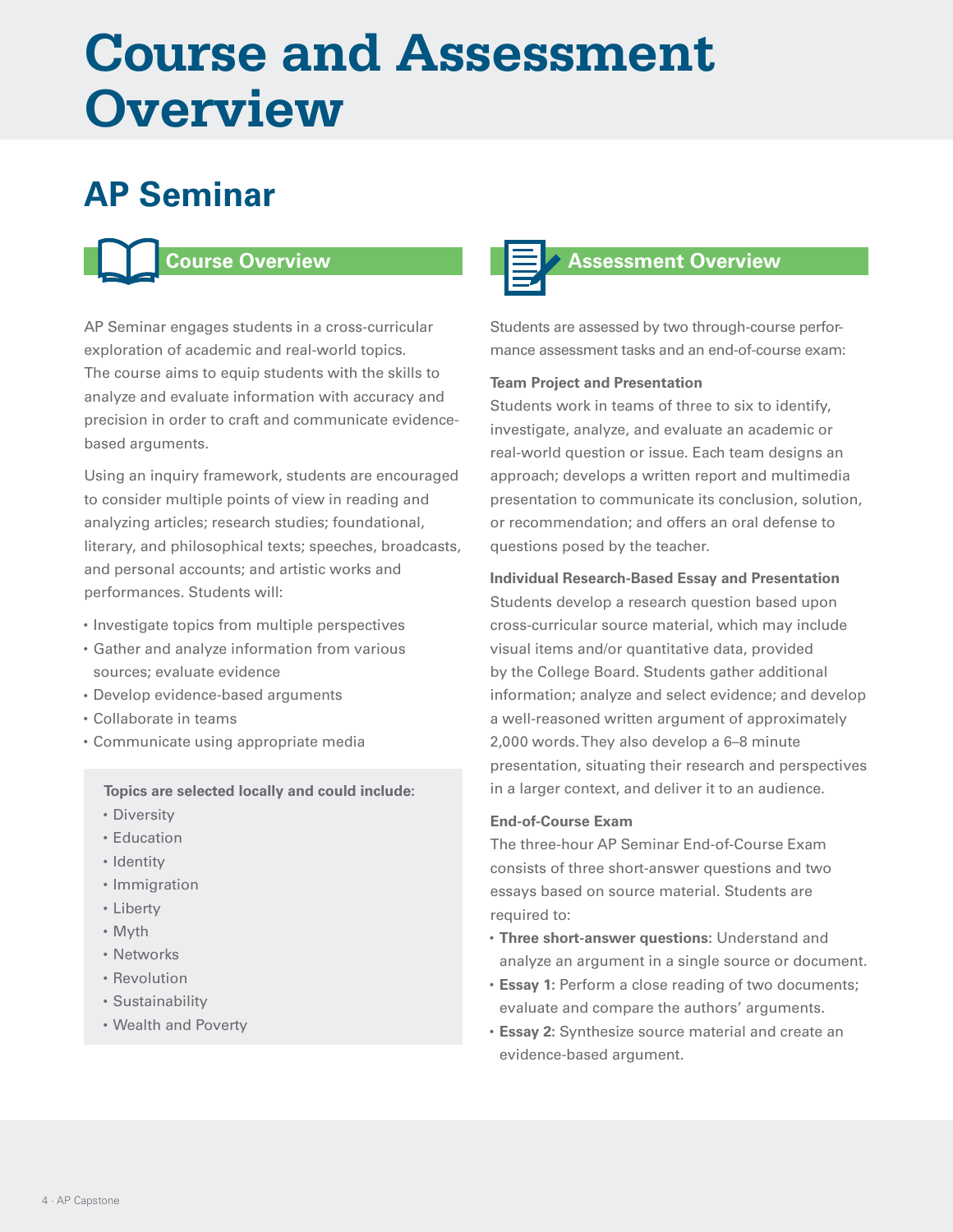### AP Research (AP Seminar is a prerequisite for AP Research)

AP Research allows students to deeply explore an academic topic, problem, or issue of individual interest. Students design, plan, and conduct a yearlong mentored investigation addressing a research question of their choosing. The course allows them to further the skills they acquired in the AP Seminar course by employing research methods and ethical research practices, and by analyzing and synthesizing information as they address a research question. Students will:

- introduce and contextualize their research question;
- synthesize information and perspectives related to the research question;
- explain the research method;
- analyze and interpret the evidence;
- illustrate a cogent argument based on a clear, evidence-based line of reasoning;
- reflect on the research project and the implications and limitations of the conclusion(s) reached;
- document their inquiry process and communications with their teacher and consultant(s) using a process and reflection portfolio (PREP); and
- acknowledge and cite sources.

**Course Overview Assessment Overview Assessment Overview** 

Students are assessed on:

#### **Academic Paper**

The course culminates in an academic paper of 4,000– 5,000 words and a presentation with an oral defense. While the topics of the research studies will vary, the course requires all students to use the same skills to plan and conduct a study or investigation.

### **Presentation and Oral Defense**

Students deliver (using appropriate media) a 15–20 minute presentation and orally defend their research design, approach, and findings.

### *The ability to guide the student toward understanding where a research method is valid needs to be explicitly taught."*

### — **Ellen Woods**

Stanford University, Associate Vice Provost for Undergraduate Education and Director of Thinking Matters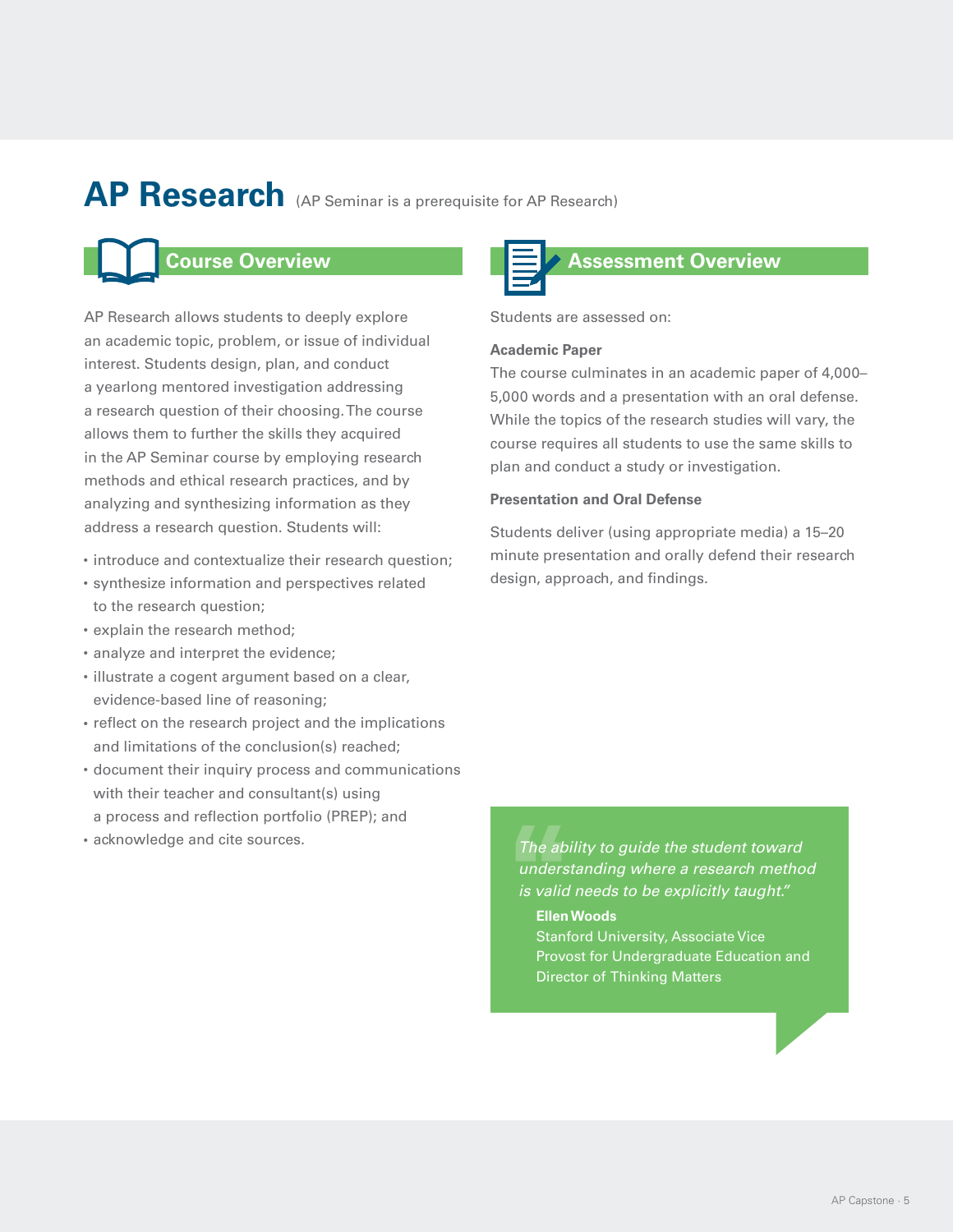### **Pedagogical Framework**

Throughout the AP Capstone program, students consider and evaluate multiple points of view through inquiry and investigation to develop their own perspectives on complex issues. The program provides a process framework that allows them to develop, practice, and hone their analytic and creative thinking skills. This process is recursive, not linear — students may move back and forth between stages as they encounter new information.

AP Seminar and AP Research teachers participate in **mandatory professional development** before they are authorized to teach the courses. They attend a weeklong course on developing their pedagogy and participate in an online training that covers assessment scoring. In addition, teachers must submit their course syllabi for approval through the AP Course Audit process.

**QUESTION AND EXPLORE** 

> Begins with an initial exploration of complex topics. Differing perspectives and questions emerge that spark a student's curiosity, leading to investigation that challenges and expands the boundaries of their current knowledge.

### **UNDERSTAND AND ANALYZE ARGUMENTS**

Contextualizing arguments and evaluating the authors' claims and lines of reasoning.

## **E VALUATE MULTIPLE PERSPECTIVES**

Considering and evaluating multiple perspectives both individually and in comparison to one another.

### **SYNTHESIZE IDEAS**

Synthesizing others' ideas with students' own ideas leads to new understanding that forms the foundation for a well-reasoned argument.

### **TEAM, TRANSFOR<br>AND TRANSMIT EAM, TRANSFORM,**

Combining personal strengths and talents with those of others to reach a common goal. Thoughtful reflection leads to transformation and growth. Transmission requires students to adapt their message based upon audience and context.

*[Through this program] you get students turned on to higher education in a way they are not currently and they enter university with a different kind of attitude."* 

#### — **Susan Roth**

Duke University, Vice Provost for Interdisciplinary Studies, AP Capstone Advisory Committee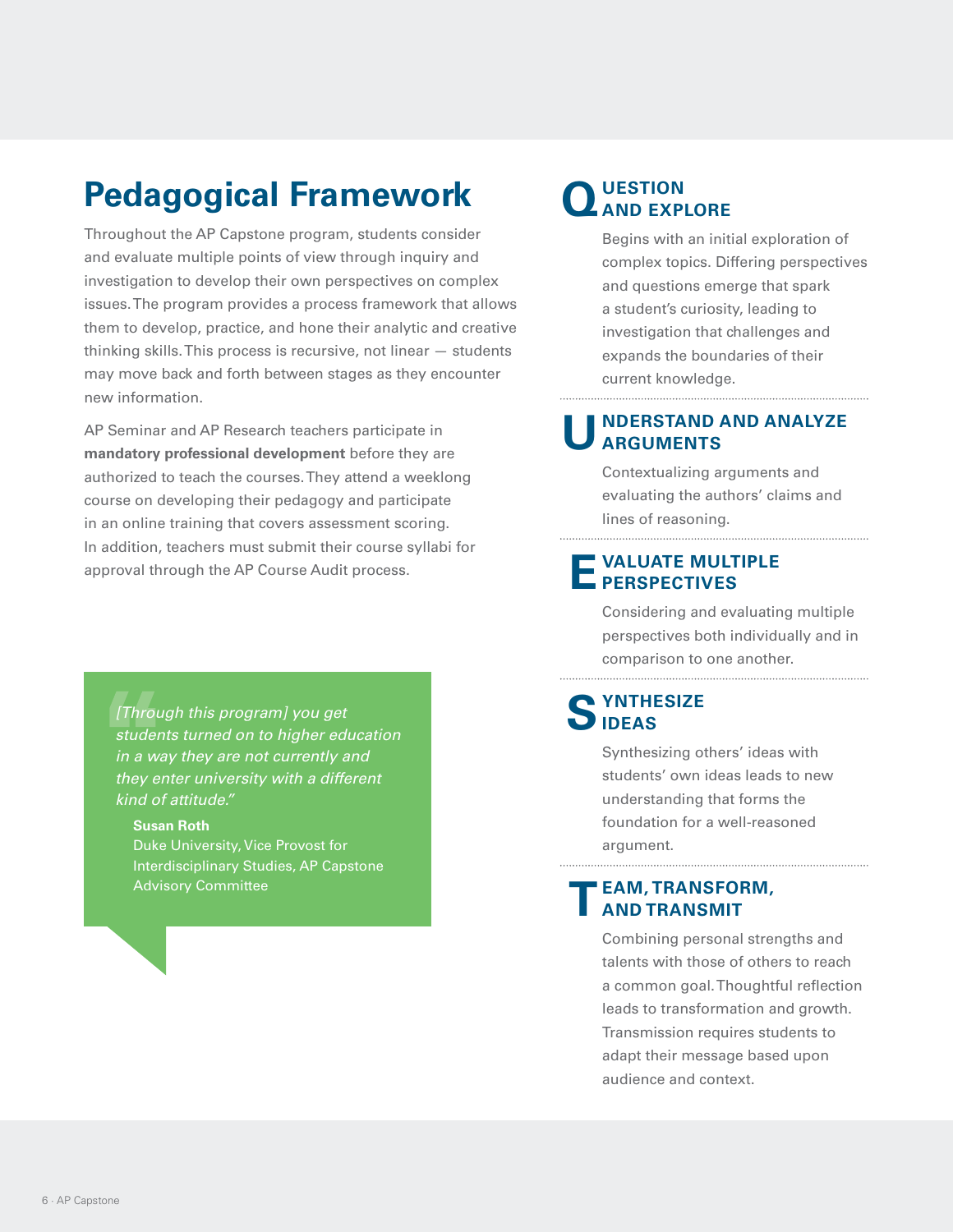### **Expert Input**

High school and college faculty from around the country contributed to the development of the AP Seminar and AP Research curriculum frameworks and assessments.

### **AP Capstone Committee Members**

**Maria Albano**, Barbara Goleman Senior High School, Miami Lakes, FL **Whitney Arnold**, University of California Los Angeles, Los Angeles, CA **Rakesh Bhandari**, University of California, Berkeley, CA **Melvin Butler**, University of Chicago, Chicago, IL **Stephanie Carter**, McCracken County High School, Paducah, KY **Ivonne Chand O'Neal**, The John F. Kennedy Center for the Performing Arts, Washington, DC **Hui-Ching Chang**, University of Illinois at Chicago, Chicago, IL **Rita C. F. Davis**, Hume Fogg Academic Magnet High School, Nashville, TN **Liz Dawes Duraisingh**, Harvard Graduate School of Education, Cambridge, MA **Michael Dorff**, Brigham Young University, Provo, UT **Janet Eldred**, University of Kentucky, Lexington, KY **Alice Hearst**, Smith College, Northampton, MA **Greg Henkelman**, Strathcona High School, Edmonton, CN **Dave Hodul**, Bishop O'Dowd High School, Oakland, CA **Matthew Krain**, College of Wooster, Wooster, OH **Carmen Martinet**, Barbara Goleman Senior High School, Miami Lakes, FL **Luis Martínez-Fernández**, University of Central Florida, Orlando, FL **David Miller**, Deerfield Academy, Deerfield, MA **Jenny Olin Shanahan**, Bridgewater State University, Bridgewater, MA **Brian O'Neal**, Montgomery College, Rockville, MD **Sara Orel**, Truman State University, Kirksville, MO **Lynnette Overby**, University of Delaware, Newark, DE **Teresa Reed**, University of Tulsa, Tulsa, OK **Susan Roth**, Duke University, Durham, NC **Kenneth Sacks**, Brown University, Providence, RI **Kelly Stromberg**, North Central High School, Spokane, WA **Gregory Taylor**, Purchase College, SUNY, Purchase, NY **Nicole Wallack**, Columbia University, New York, NY **Ellen Woods**, Stanford University, Stanford, CA **Greg Young**, Montana State University, Bozeman, MT

### **Building Skills Identified by Leading Educational Organizations**

AP collaborated with college faculty and high school teachers to define content and standards for the two AP Capstone courses. The curriculum frameworks incorporate learning objectives identified by leading educational organizations, including:

Association of American Colleges and Universities (AAC&U), *The Essential Learning Outcomes, College Learning for the New Global Century* 

The Partnership for 21st Century Skills (P21), *Framework for 21st Century Learning* 

Council of Writing Program Administrators, *Framework for Success in Postsecondary Writing* 

Association of College and Research Libraries, *Information Literacy Competency Standards for Higher Education*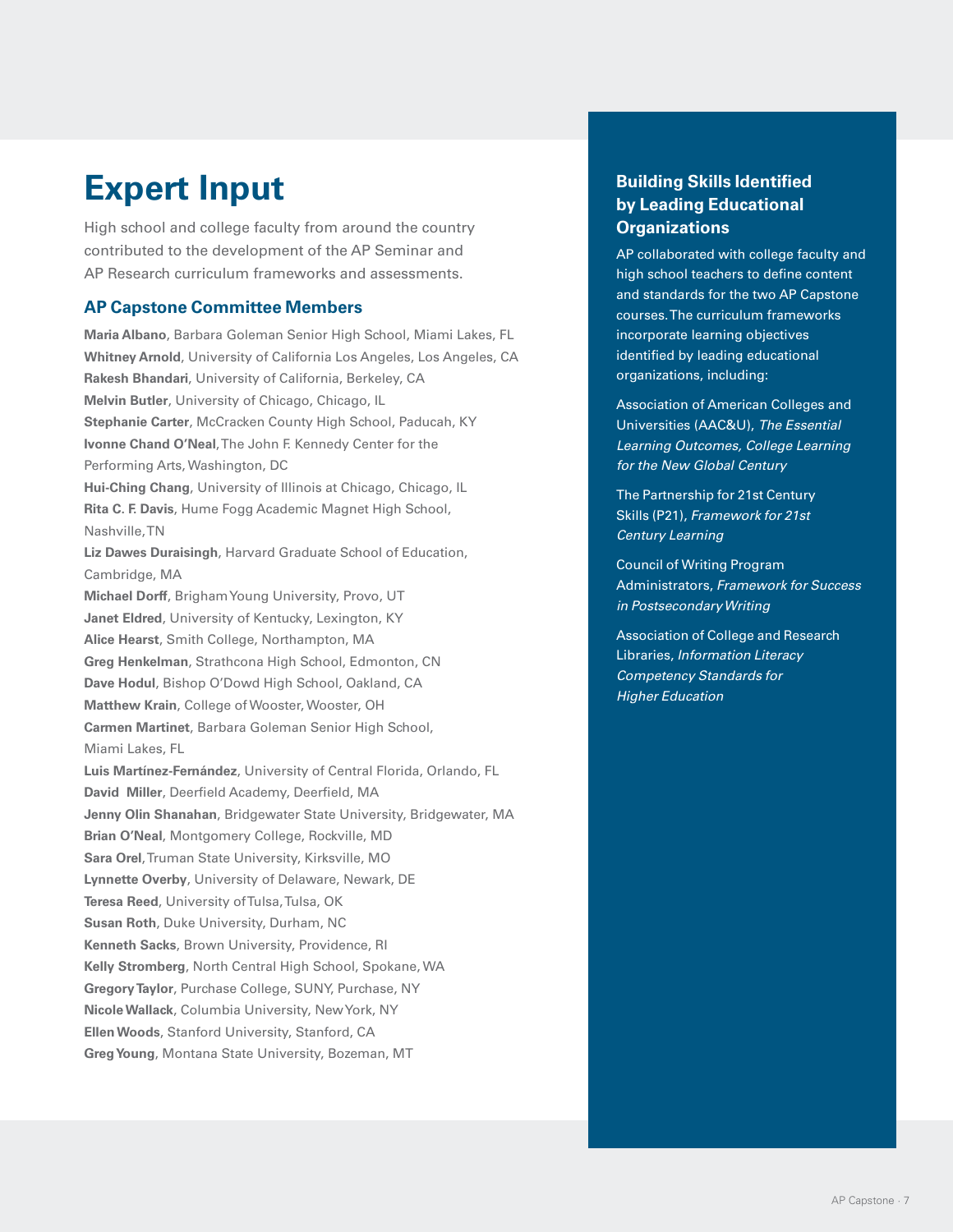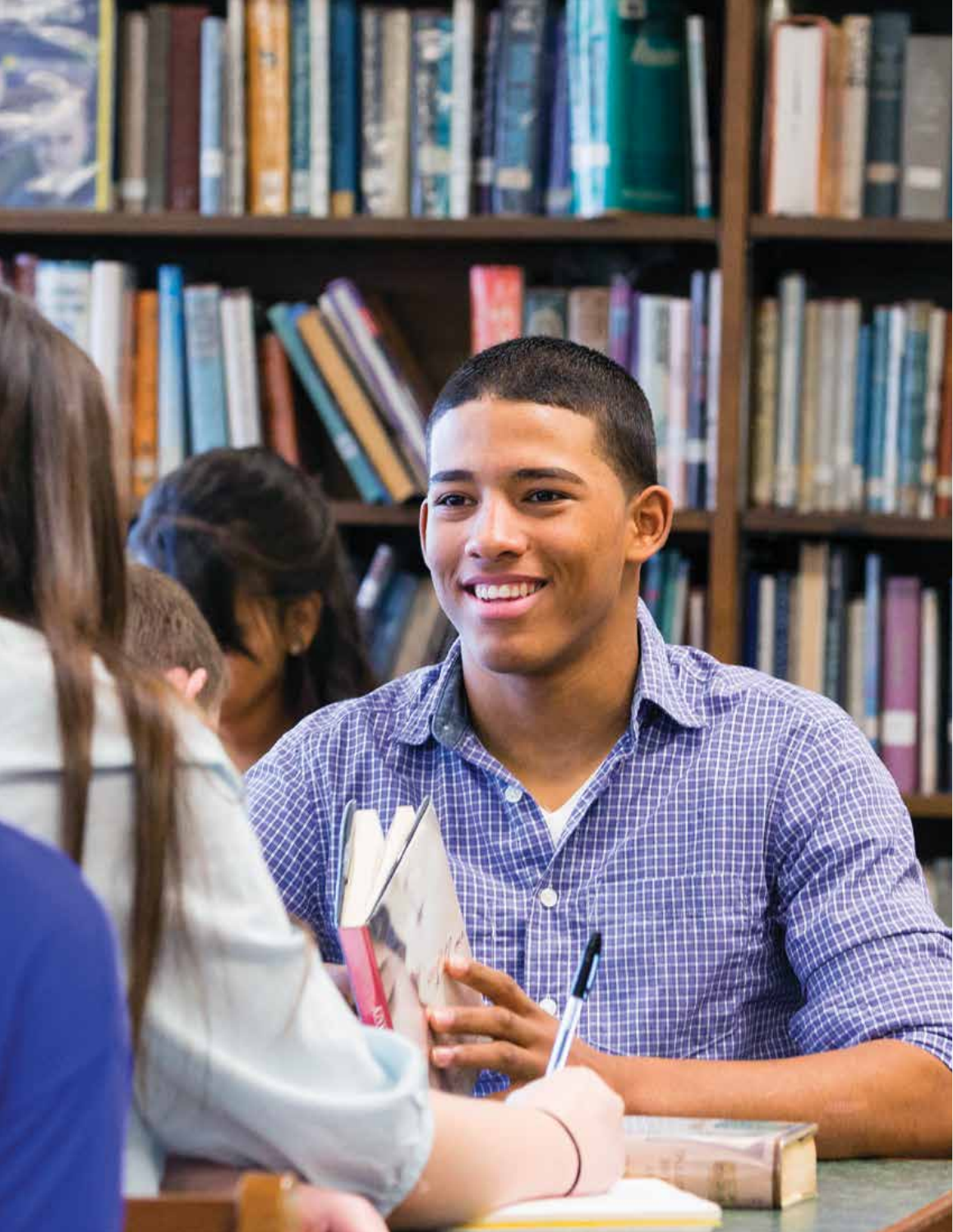### **AP Capstone Student Recognition**



Students who earn scores of 3 or higher in both AP Seminar and AP Research and on four additional AP Exams of their choosing will receive the AP Capstone Diploma™.

**AP Capstone Diploma™ AP Seminar and Research Certificate™** 

Students who earn scores of 3 or higher in both AP Seminar and AP Research will receive the AP Seminar and Research Certificate™.

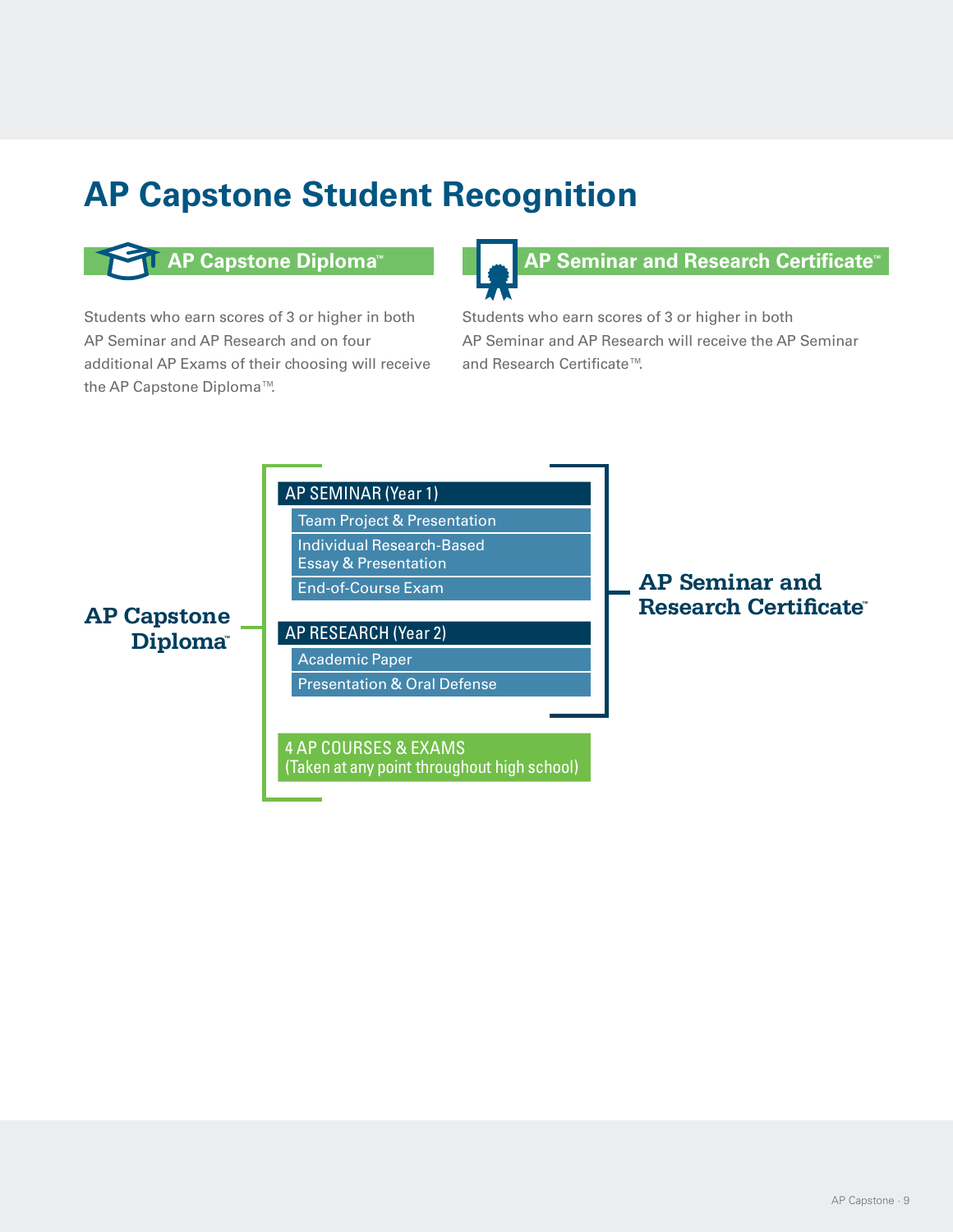# **Scoring and Score Reporting**

### **Scoring**

Students will be issued final AP scores for AP Seminar and AP Research. Each final AP score is a combination of all course assessment components.

Students receive an AP score from 1–5 for each course.

| <b>AP SEMINAR ASSESSMENTS</b>            | <b>SCORING METHOD</b>                   | WEIGHT       |
|------------------------------------------|-----------------------------------------|--------------|
| <b>Team Project and Presentation</b>     | • All components are teacher-scored     |              |
| Individual Research and Reflection       | • The College Board validates the       | $45^{\circ}$ |
| Written Team Report                      | scoring for the Individual Research and |              |
| Team Multimedia Presentation and Defense | Reflection and the Written Team Report  |              |
| <b>Individual Research-Based Essay</b>   | • All components are teacher-scored     |              |
| and Presentation                         | • The College Board validates the       |              |
| Individual Written Argument              | scoring for the Individual Written      |              |
| Individual Multimedia Presentation       | Argument                                |              |
| Oral Defense                             |                                         |              |
| <b>End-of-Course Exam</b>                | Scored by the College Board             |              |
| <b>Three Essays</b>                      |                                         |              |

| <b>AP RESEARCH ASSESSMENTS</b>       | <b>SCORING METHOD</b>                                           | WEIGHT |
|--------------------------------------|-----------------------------------------------------------------|--------|
| <b>Academic Paper</b>                | • Teacher-scored<br>• College Board validates the scoring       | 447    |
| <b>Presentation and Oral Defense</b> | Oral defense is scored by a panel of<br>school-based evaluators |        |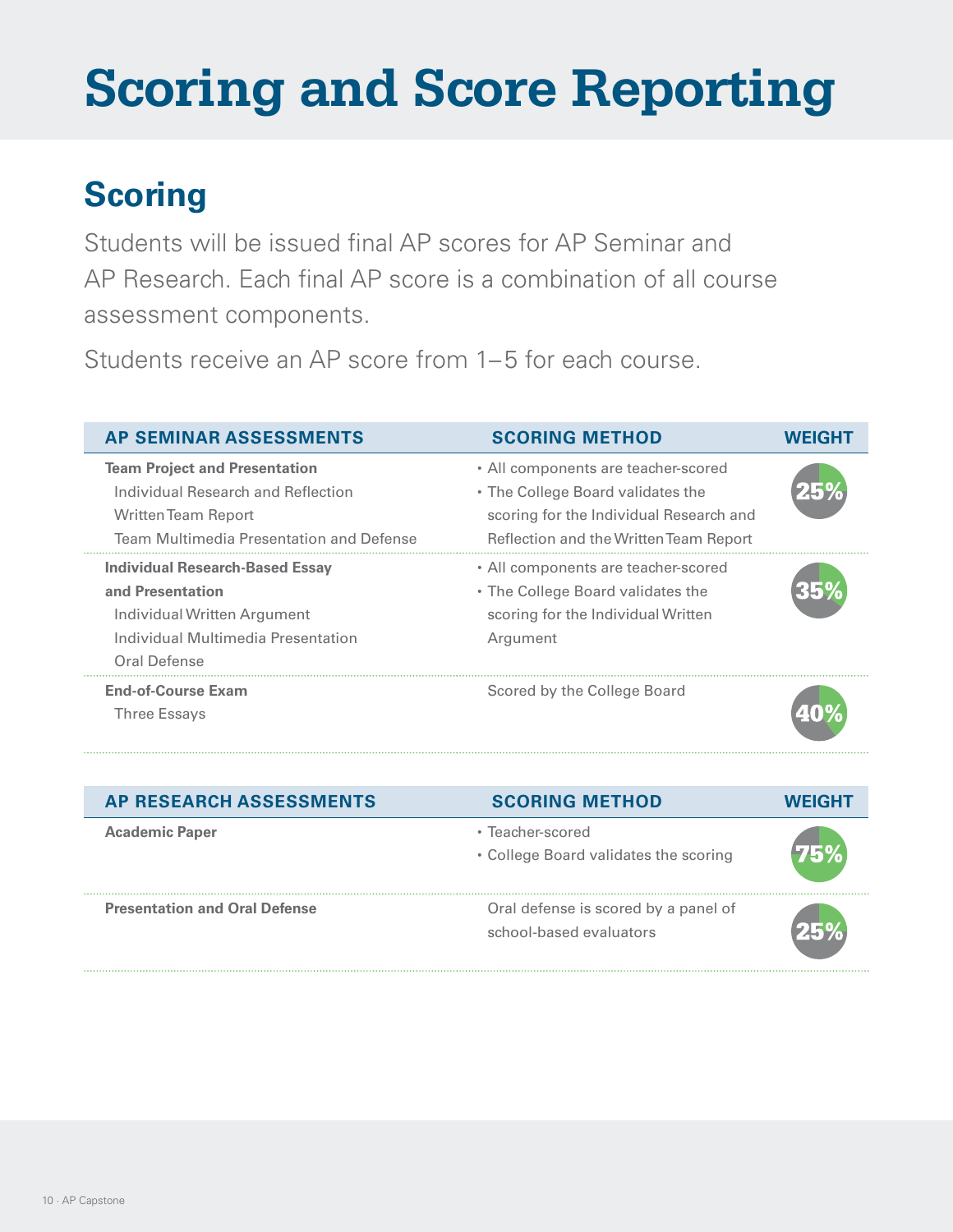### **Score Reporting to Colleges**

Colleges receive a single cumulative score for AP Seminar and a single cumulative score for AP Research.

All scores will be reported on the 1–5 AP scale in the same format as other AP Exam score reports you currently receive.

| <b>COMPONENT</b>                                                            | <b>COLLEGES RECEIVE</b>                                                                                                                                                                              |
|-----------------------------------------------------------------------------|------------------------------------------------------------------------------------------------------------------------------------------------------------------------------------------------------|
| <b>AP Seminar</b>                                                           | A score report that includes a cumulative score for the three<br>scored components:<br>• Team Project and Presentation<br>• Individual Research-Based Essay and Presentation<br>• End-of-Course Exam |
| <b>AP Research</b>                                                          | A score report that includes a cumulative score for the two<br>scored components:<br>• Academic Paper<br>• Presentation and Oral Defense                                                             |
| <b>Additional AP Exams</b>                                                  | Score reports that look exactly the same as the<br>AP Exam score reports you currently receive.                                                                                                      |
| <b>AP Capstone Diploma or</b><br><b>AP Seminar and Research Certificate</b> | An indicator on the score report that the student has earned<br>the AP Capstone Diploma or the AP Seminar and Research<br>Certificate.                                                               |

For a list of high schools participating in the AP Capstone program, visit **www.collegeboard.org/capstone**.

**New AP Capstone Exam codes:**  AP Seminar: 22 AP Research: 23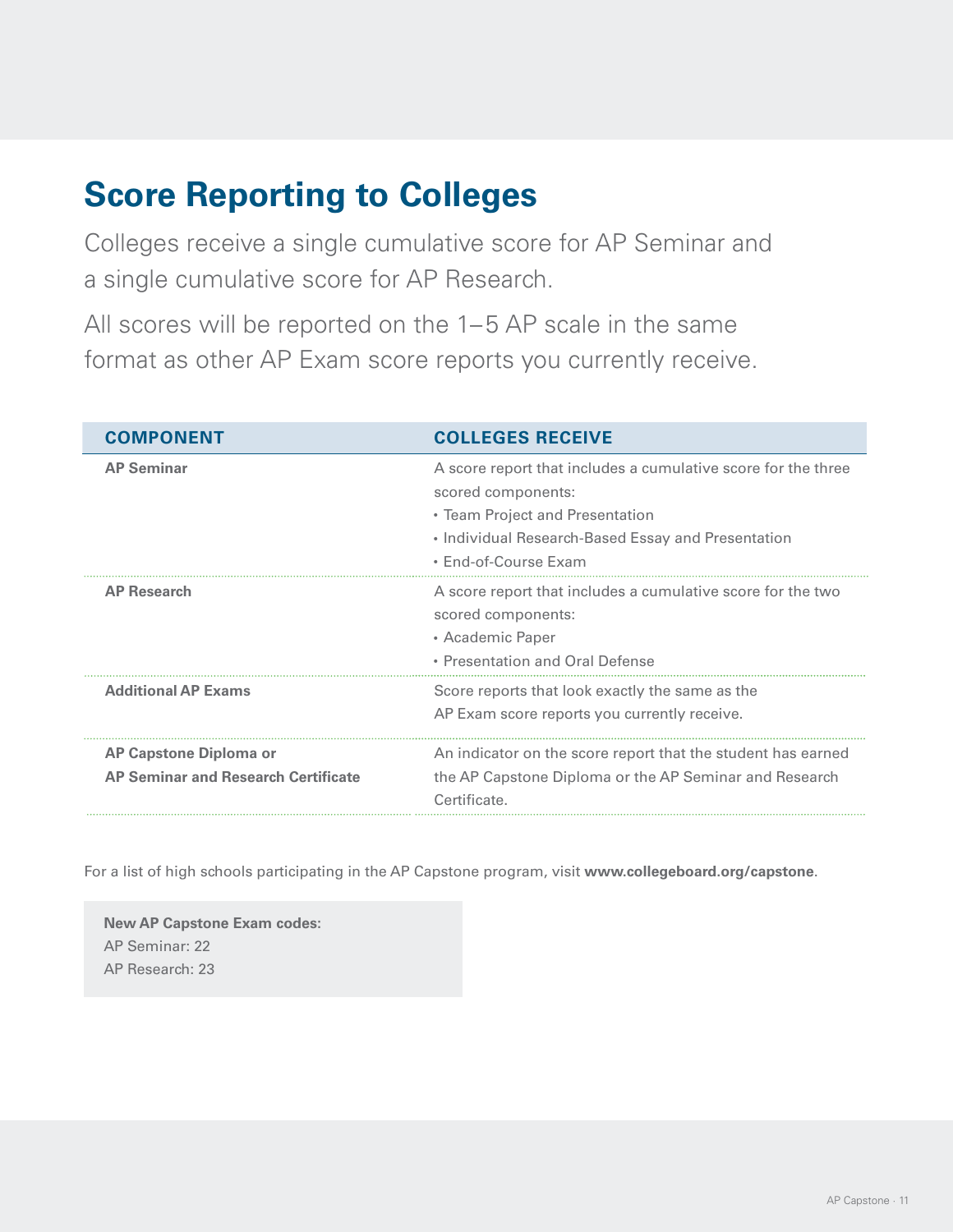# **College Admission and Recognition**

Encourage students to participate in rigorous course work like AP Capstone by supporting the program through an admission statement and by offering recognition to students.

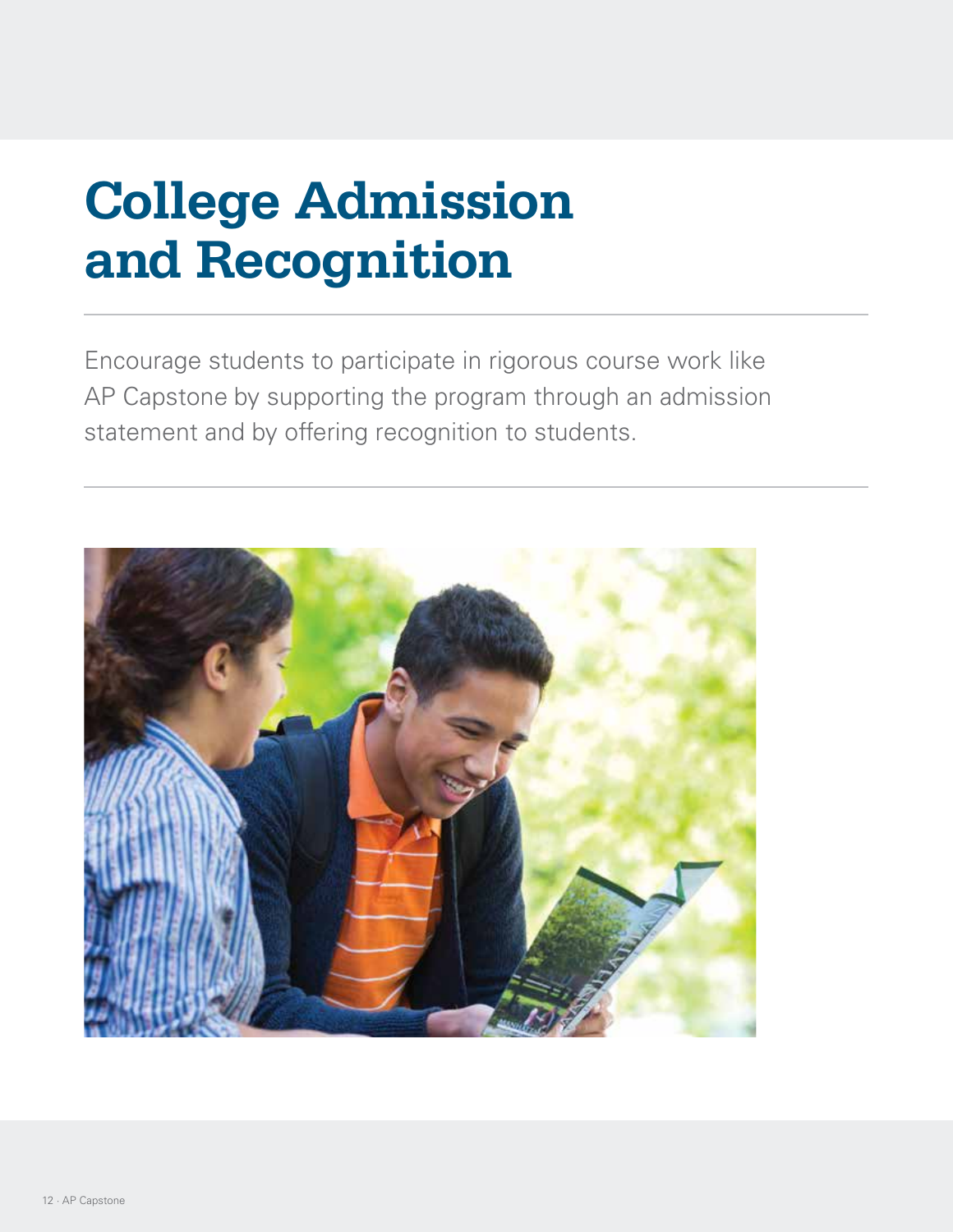### **Show your support for AP Capstone**

Please join the list of Colleges and Universities that have recognized students who have participated in the program during the admission process by signing the AP Capstone statement of support. To see a list of the signatory institutions and to add your institution to the list, visit **www.collegeboard.org/apcapstoneHED**.

You can also submit your own statement of support that recognizes student achievement in the program and encourages Capstone students to apply to your institution.

*Students who have challenged themselves with rigorous work and engaged in interdisciplinary learning will be poised to make the most of their college experience. The AP Capstone program provides an excellent opportunity for high school students to develop the research, collaboration, and communication skills that are essential to success in college and in today's complex and interconnected world.* 

*The program is built on the foundation of two new AP courses — AP Seminar and AP Research — and is designed to complement and enhance the in-depth, discipline-specific study provided through other AP courses. AP Seminar provides sustained practice in investigating issues from multiple perspectives. In AP Research, students cultivate the skills and discipline necessary to conduct independent research, write a scholarly academic thesis, and present and defend their findings.* 

#### *AP Capstone Program Goals*

- *• Engagement with rigorous college-level curricula*
- *• Promotion of a critical, questioning approach to information*
- *• Development of scholarly research skills*
- *• Cultivation of the ability to synthesize knowledge and apply skills in cross-curricular contexts*
- *• Empowerment of students to collect and analyze information with accuracy and precision*
- *• Cultivation of student writing abilities so they can craft, communicate, and defend evidence-based arguments*

### **Additional Support for AP Capstone**

*" will give them a terrific head start. "The AP Capstone program will help students to develop critical thinking skills that allow them to think independently, to analyze issues from different perspectives, to communicate clearly, and to conduct independent research. These are exactly the types of skills that they will be expected to utilize in college and the AP Capstone program* 

#### **Zina L. Evans**

University of Florida, Vice President for Enrollment Management and Associate Provost

*" AP Capstone provides more of the " contributions when they get here. learning students will need for success in college and beyond … We want them to come in ready to analyze issues from multiple perspectives, integrating disparate ideas, and comfortable with innovation, so they can make real* 

#### **Ken O'Donnell**

California State University, Office of the Chancellor; Senior Director, Student Engagement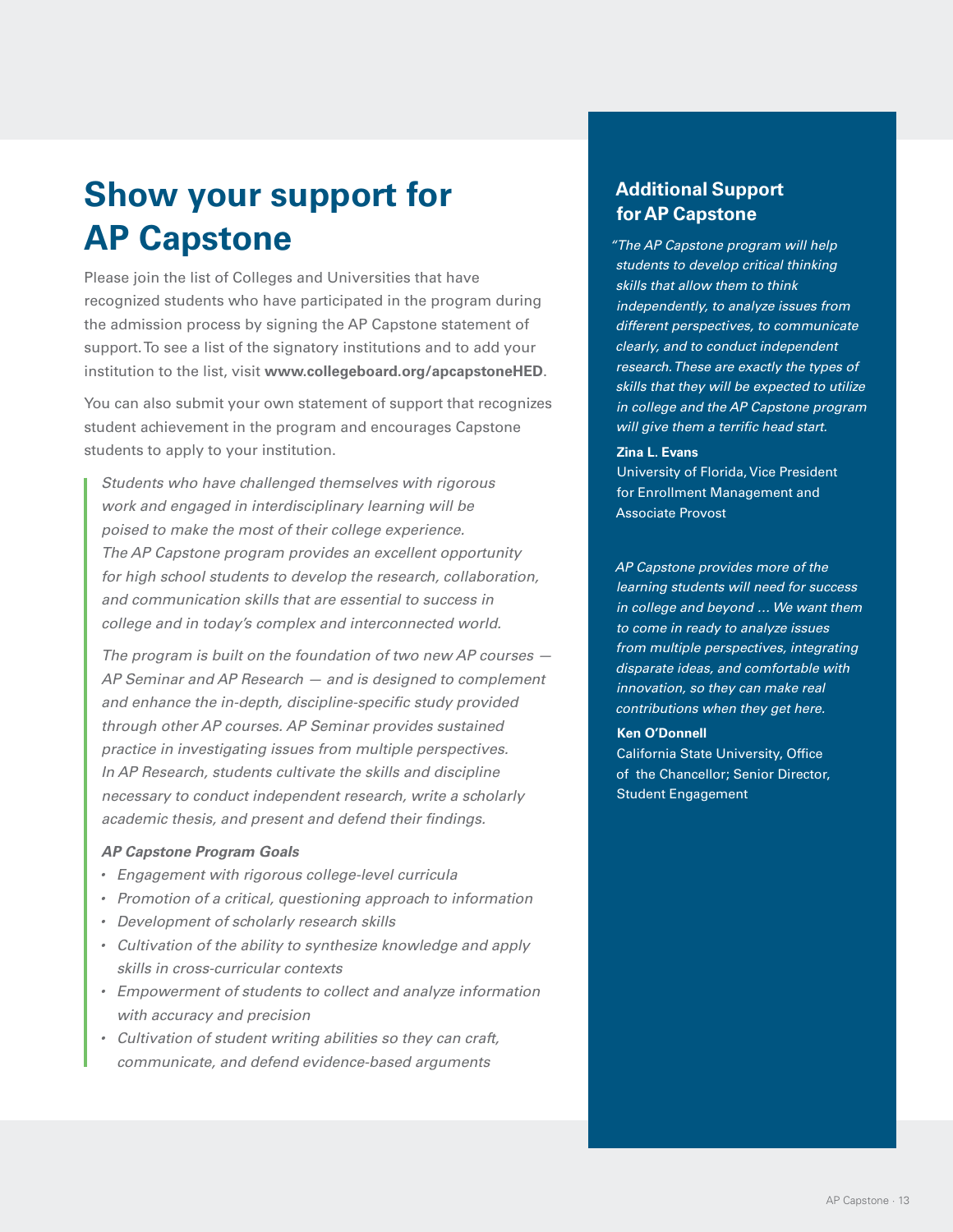### **Best Practices for Recognizing AP Capstone**

Many colleges and universities are committed to recognizing students who achieve passing scores in AP Seminar and AP Research. As a result, these institutions are considering how the new AP Capstone program's curriculum framework and assessments — focused on critical analysis of information, independent research, collaboration, and communication — might map to their own courses, earning students credit and placement.

After reviewing the AP Seminar and AP Research curriculum frameworks, your institution may want to consider "course-match" models that allow for direct alignment between each AP Capstone course and a campus-based course, or "block" alignment, where the successful completion of the AP Capstone Diploma yields certain automatic course credit or placement. These decisions will be influenced by the degree programs available at your university.

Consider matching AP Seminar and AP Research to courses at your institution.

#### **AP Seminar**

- Interdisciplinary study courses or electives
- • Writing-intensive first-year courses, especially those that are interdisciplinary
- • Communications courses that develop public speaking and oral defense skills
- First-year seminar
- Critical thinking courses

### **AP Research**

- Research methodology courses
- Independent study and special topics courses

### **Course Matches Course Matches Other Options for Recognition**

Your institution may also choose to recruit and reward the academic effort of AP Capstone students by considering some of the following options:

#### **AP Capstone Diploma**

 • Similar credit and/or placement as that granted for successful completion of the International Baccalaureate Diploma

#### **Admission and scholarships**

- • Academic scholarships for completion of the AP Seminar and Research Certificate and/or AP Capstone Diploma
- Placement into honors colleges or programs
- • Weighted consideration in the admission process
- Placement into undergraduate research programs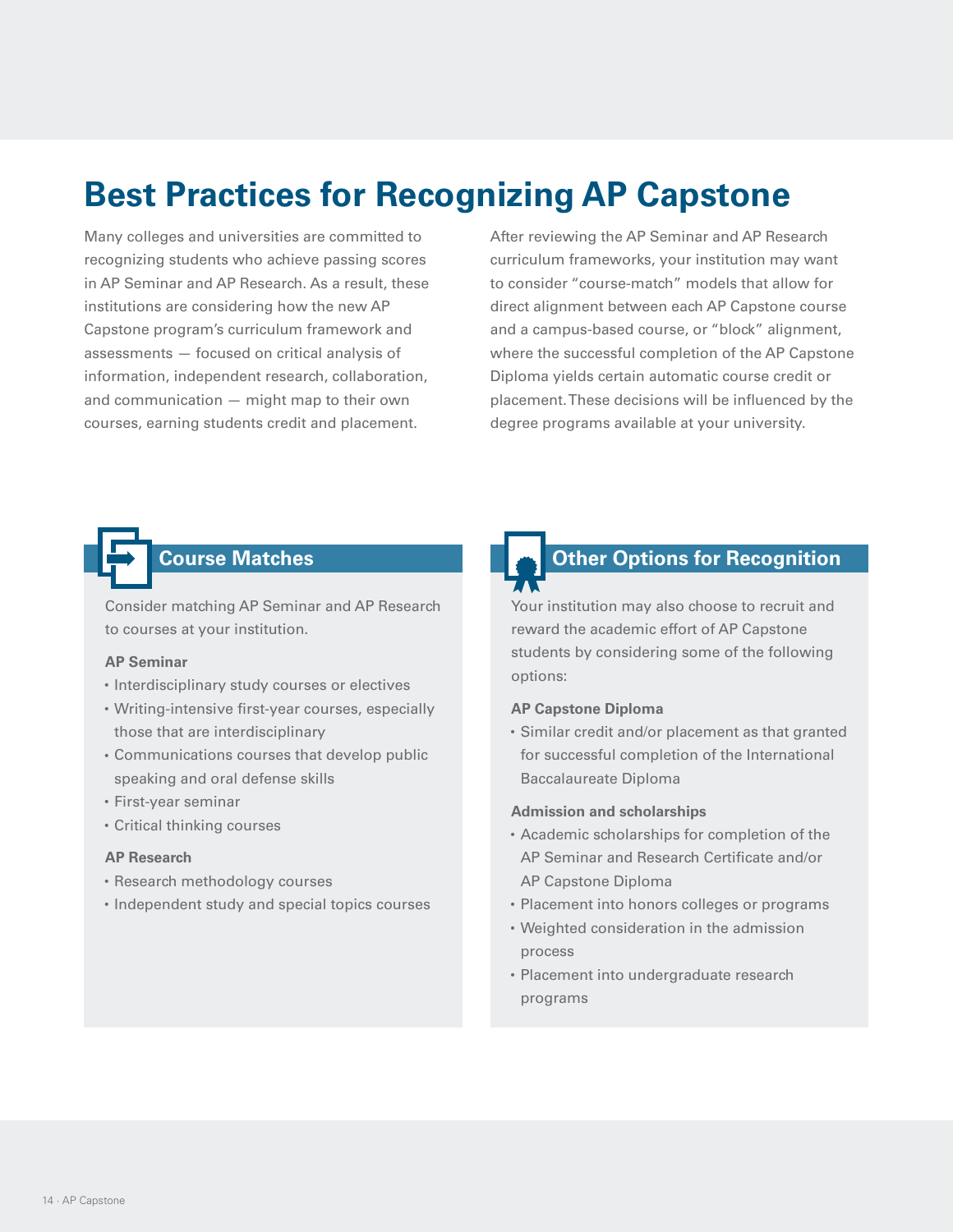### **Resources**

Complete Course and Exam Descriptions, which include detailed information about learning outcomes and assessments for both courses, are available for review at **www.collegeboard.org/apcapstoneHED.** 

This document can help you determine which of your campus courses might best align with the new AP Capstone program.

### To learn more, email **aphighered@collegeboard.org**